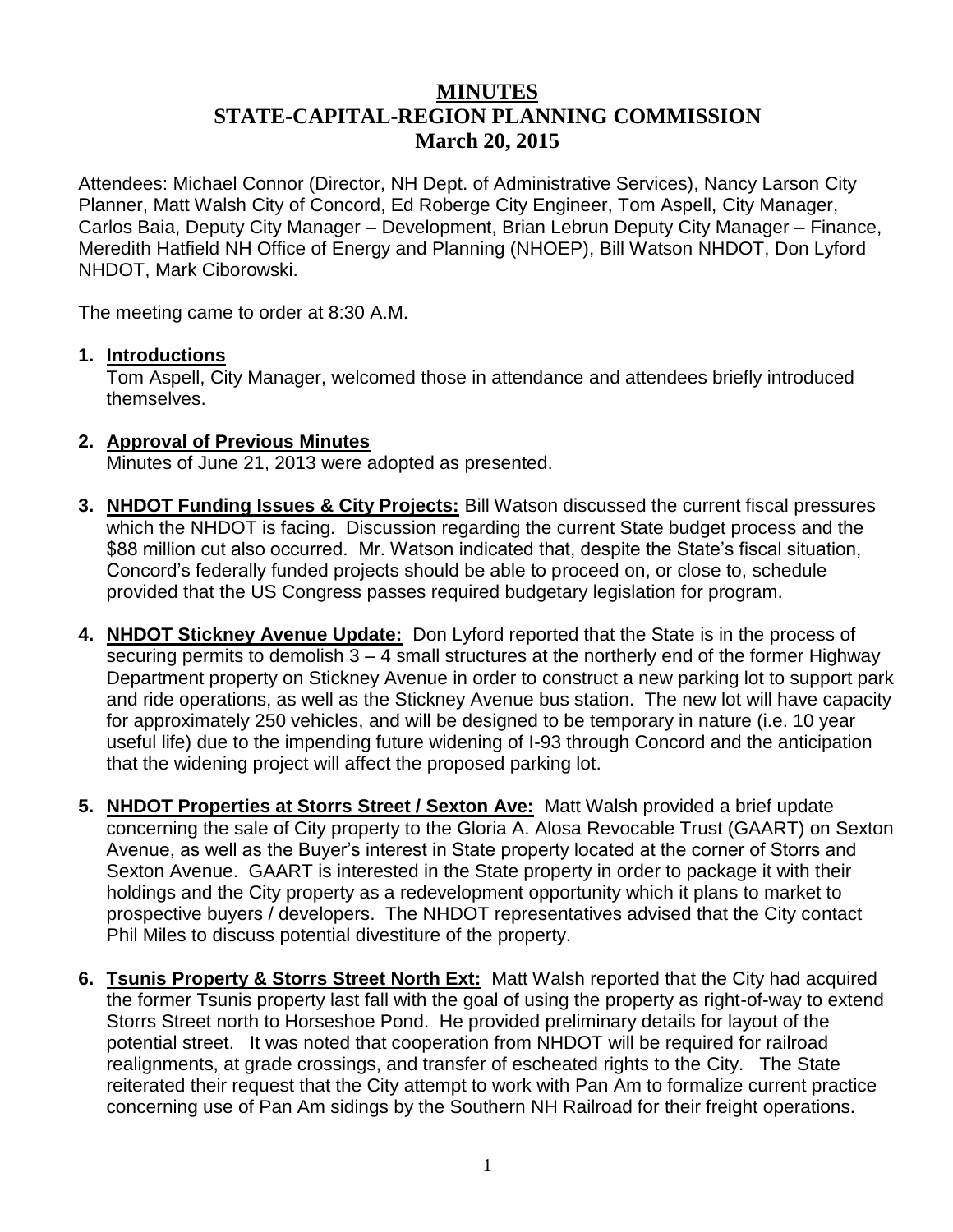7. **Parking Study Update:** Matt Walsh provided a brief update about the City's Parking Strategic Plan. He noted that the plan recommends the City and State work together to create a valet program to serve the Legislature. Discussion about the current State Shuttle program ensued. Mike Connor noted that the State currently contracts with Easter Seals of NH for their shuttle service. The shuttle generally serves state employees from January through June to ferry them between the state house and a parking lot on Stickney Avenue owned by the NHDOT; however a very small number of legislators also occasionally use the shuttle. During July through December, those employees would normally park in the Legislative Garage over Storrs Street.

The shuttle only runs from 6:30AM – 8:45AM and 3:30PM – 5:30PM, Monday – Friday during the 6 month season. The annual cost is \$35,000. Easter Seals provides the bus and driver.

- **8. Women's Prison:** Mike Connor provided a brief overview and provided a history of the project. He discussed recent newspaper articles regarding the budgetary overages, and noted that the Governor's budget includes supplemental funding for the project. He also noted that the Design Team is redesigning portions of the project to help reduce cost. If funding is approved, the project will be approximately 1 year behind schedule.
- 9. **Downtown Complete Streets Project:** Ed Roberge provided a brief update about the project. Construction is set to begin on March 23, 2015. Major construction is set to commence around mid-April.
- 10.**Concord Steam Update**: Carlos Baia provided a brief update concerning the Concord Steam Project. It was reported that with the prospect of a new steam plant and reduced steam rates now defunct, the City and State will be looking to convert their properties to natural gas. The State represents approximately 40% of Concord Steam's book of business, with the City at approximately 5-6%.

Mike Connor reported that the State is in the middle of an RFP process to select a vendor to implement a comprehensive energy and utility efficiency project for all state properties on Concord Steam. The conversion to natural gas is expected to save the State more than \$1 million in year one.

City officials noted they too are looking to convert their facilities to natural gas. While the project could cost approximately \$600,000, the estimated payback on the investment will be approximately 4 - 5 years.

State and City officials noted that Concord Steam will likely go out of business within the next few years. It was also noted that the PUC was becoming involved given this potential.

Mark Ciborowski noted that the likely closure of Concord Steam will have impacts on private property owners. City officials noted that they have worked with the natural gas company as part of the Complete Streets Project to ensure that gas is available to private buildings in the project area.

Discussion of potential strategies to convert buildings also occurred. Mike Connor noted that steam distribution systems in buildings can be maintained with new gas fired boiler technologies. He added that the State would likely use such technologies in most of their buildings.